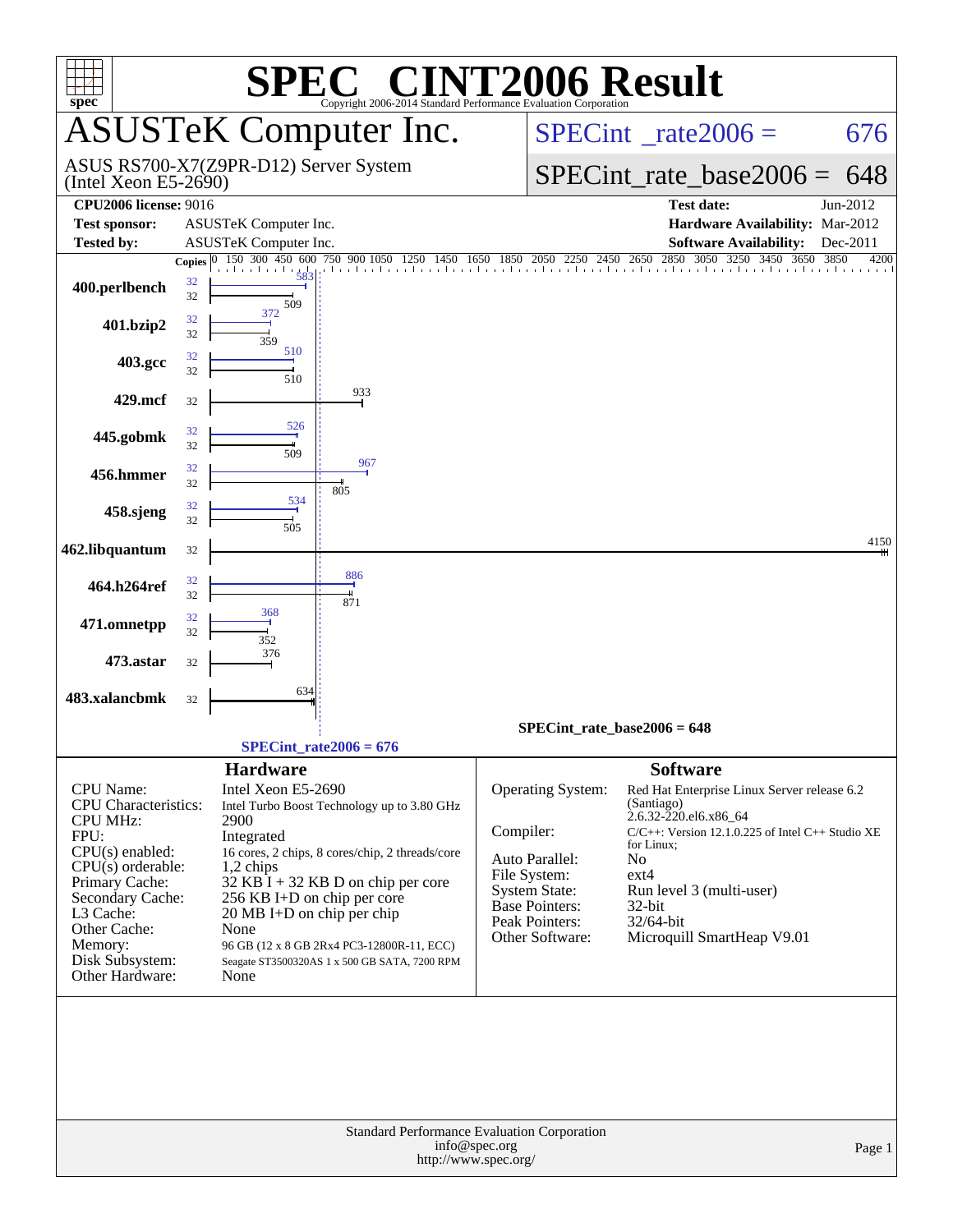

## ASUSTeK Computer Inc.

(Intel Xeon E5-2690) ASUS RS700-X7(Z9PR-D12) Server System SPECint rate $2006 = 676$ 

### [SPECint\\_rate\\_base2006 =](http://www.spec.org/auto/cpu2006/Docs/result-fields.html#SPECintratebase2006) 648

**[Test sponsor:](http://www.spec.org/auto/cpu2006/Docs/result-fields.html#Testsponsor)** ASUSTeK Computer Inc. **[Hardware Availability:](http://www.spec.org/auto/cpu2006/Docs/result-fields.html#HardwareAvailability)** Mar-2012

**[CPU2006 license:](http://www.spec.org/auto/cpu2006/Docs/result-fields.html#CPU2006license)** 9016 **[Test date:](http://www.spec.org/auto/cpu2006/Docs/result-fields.html#Testdate)** Jun-2012 **[Tested by:](http://www.spec.org/auto/cpu2006/Docs/result-fields.html#Testedby)** ASUSTeK Computer Inc. **[Software Availability:](http://www.spec.org/auto/cpu2006/Docs/result-fields.html#SoftwareAvailability)** Dec-2011

#### **[Results Table](http://www.spec.org/auto/cpu2006/Docs/result-fields.html#ResultsTable)**

|                                                                                                          | <b>Base</b>   |                |              |                |       |                |       | <b>Peak</b>   |                |              |                |              |                |              |
|----------------------------------------------------------------------------------------------------------|---------------|----------------|--------------|----------------|-------|----------------|-------|---------------|----------------|--------------|----------------|--------------|----------------|--------------|
| <b>Benchmark</b>                                                                                         | <b>Copies</b> | <b>Seconds</b> | <b>Ratio</b> | <b>Seconds</b> | Ratio | <b>Seconds</b> | Ratio | <b>Copies</b> | <b>Seconds</b> | <b>Ratio</b> | <b>Seconds</b> | <b>Ratio</b> | <b>Seconds</b> | <b>Ratio</b> |
| 400.perlbench                                                                                            | 32            | 615            | 509          | 614            | 509I  | 619            | 505   | 32            | 536            | 583          | 536            | 583          | 534            | 586          |
| 401.bzip2                                                                                                | 32            | 860            | 359          | 863            | 358   | 859            | 359   | 32            | 828            | 373          | 834            | 370          | 829            | 372          |
| $403.\text{gcc}$                                                                                         | 32            | 506            | 509          | 503            | 512   | 505            | 510   | 32            | 505            | 510          | 505            | 510          | 505            | 511          |
| $429$ .mcf                                                                                               | 32            | 313            | 931          | 313            | 933   | 312            | 935   | 32            | 313            | 931          | 313            | 933          | 312            | 935          |
| $445$ .gobmk                                                                                             | 32            | 661            | 508          | 659            | 509   | 651            | 515   | 32            | 638            | 526          | 639            | 525          | 623            | 539          |
| 456.hmmer                                                                                                | 32            | 371            | 805          | 371            | 805   | 366            | 815   | 32            | 308            | 969          | 309            | 967          | 310            | 964          |
| $458$ .sjeng                                                                                             | 32            | 767            | 505          | 765            | 506   | 767            | 505   | 32            | 718            | 539          | 726            | 534          | 726            | 534          |
| 462.libquantum                                                                                           | 32            | 160            | 4150         | 161            | 4130  | 159            | 4170  | 32            | <b>160</b>     | 4150         | 161            | 4130         | 159            | 4170         |
| 464.h264ref                                                                                              | 32            | 811            | 873          | 813            | 871   | 825            | 858   | 32            | 799            | 886          | 799            | 886          | 803            | 882          |
| 471.omnetpp                                                                                              | 32            | 568            | 352          | 568            | 352   | 570            | 351   | 32            | 542            | 369          | 543            | 368          | 545            | 367          |
| 473.astar                                                                                                | 32            | 597            | <b>376</b>   | 599            | 375   | 595            | 378   | 32            | 597            | 376          | 599            | 375          | 595            | 378          |
| 483.xalancbmk                                                                                            | 32            | 354            | 624          | 348            | 634   | 346            | 638   | 32            | 354            | 624          | 348            | 634          | 346            | 638          |
| Results appear in the order in which they were run. Bold underlined text indicates a median measurement. |               |                |              |                |       |                |       |               |                |              |                |              |                |              |

#### **[Submit Notes](http://www.spec.org/auto/cpu2006/Docs/result-fields.html#SubmitNotes)**

 The numactl mechanism was used to bind copies to processors. The config file option 'submit' was used to generate numactl commands to bind each copy to a specific processor. For details, please see the config file.

#### **[Operating System Notes](http://www.spec.org/auto/cpu2006/Docs/result-fields.html#OperatingSystemNotes)**

Stack size set to unlimited using "ulimit -s unlimited"

#### **[Platform Notes](http://www.spec.org/auto/cpu2006/Docs/result-fields.html#PlatformNotes)**

 Sysinfo program /cpu2006/config/sysinfo.rev6800 \$Rev: 6800 \$ \$Date:: 2011-10-11 #\$ 6f2ebdff5032aaa42e583f96b07f99d3 running on localhost Thu Jun 28 03:45:59 2012 This section contains SUT (System Under Test) info as seen by

some common utilities. To remove or add to this section, see: <http://www.spec.org/cpu2006/Docs/config.html#sysinfo>

 From /proc/cpuinfo model name : Intel(R) Xeon(R) CPU E5-2690 0 @ 2.90GHz 2 "physical id"s (chips) 32 "processors" cores, siblings (Caution: counting these is hw and system dependent. The following excerpts from /proc/cpuinfo might not be reliable. Use with caution.) cpu cores : 8 siblings : 16

Continued on next page

Standard Performance Evaluation Corporation [info@spec.org](mailto:info@spec.org) <http://www.spec.org/>

Page 2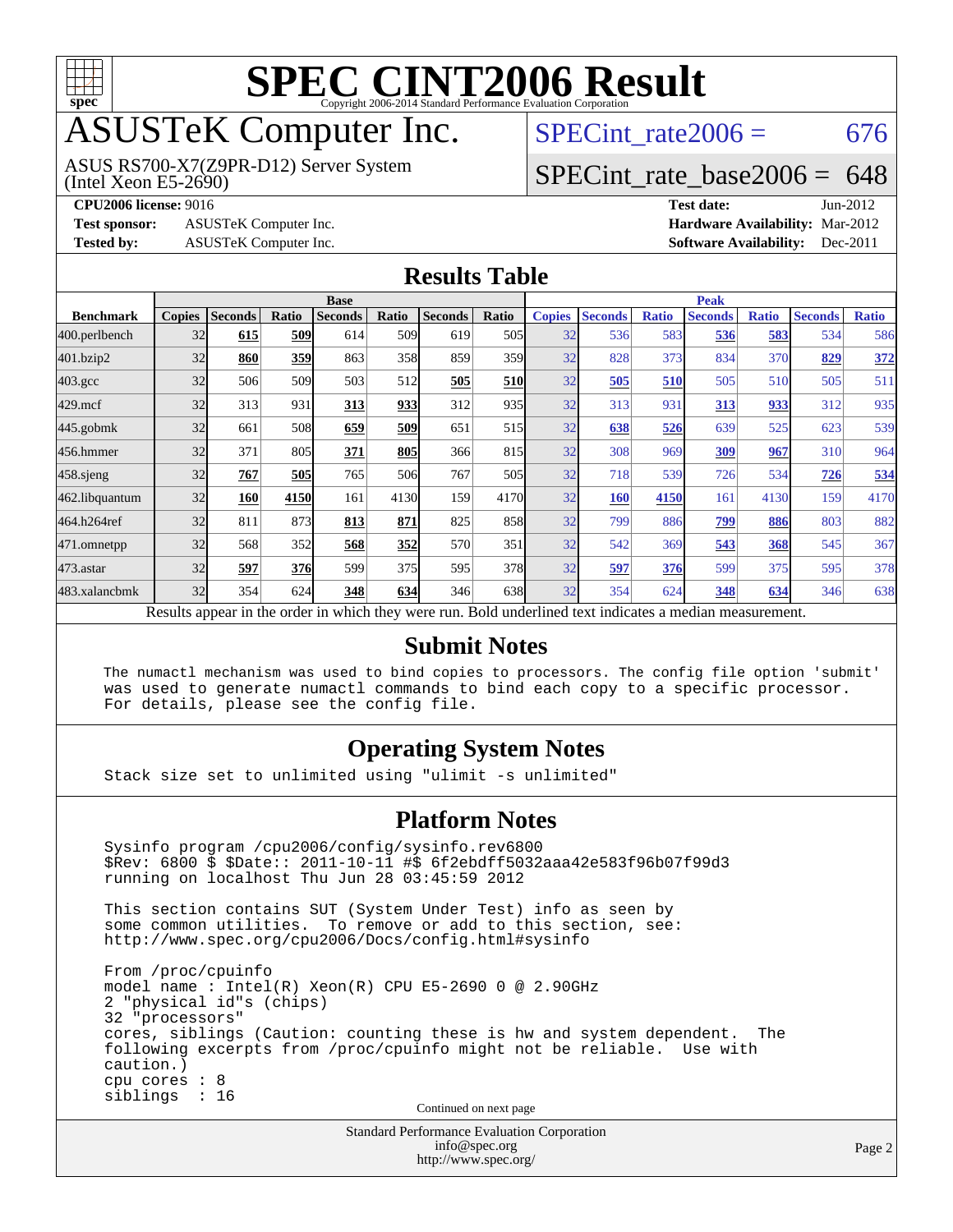

## ASUSTeK Computer Inc.

(Intel Xeon E5-2690) ASUS RS700-X7(Z9PR-D12) Server System SPECint rate $2006 = 676$ 

[SPECint\\_rate\\_base2006 =](http://www.spec.org/auto/cpu2006/Docs/result-fields.html#SPECintratebase2006) 648

**[Test sponsor:](http://www.spec.org/auto/cpu2006/Docs/result-fields.html#Testsponsor)** ASUSTeK Computer Inc. **[Hardware Availability:](http://www.spec.org/auto/cpu2006/Docs/result-fields.html#HardwareAvailability)** Mar-2012 **[Tested by:](http://www.spec.org/auto/cpu2006/Docs/result-fields.html#Testedby)** ASUSTeK Computer Inc. **[Software Availability:](http://www.spec.org/auto/cpu2006/Docs/result-fields.html#SoftwareAvailability)** Dec-2011

**[CPU2006 license:](http://www.spec.org/auto/cpu2006/Docs/result-fields.html#CPU2006license)** 9016 **[Test date:](http://www.spec.org/auto/cpu2006/Docs/result-fields.html#Testdate)** Jun-2012

#### **[Platform Notes \(Continued\)](http://www.spec.org/auto/cpu2006/Docs/result-fields.html#PlatformNotes)**

 physical 0: cores 0 1 2 3 4 5 6 7 physical 1: cores 0 1 2 3 4 5 6 7 cache size : 20480 KB

From /proc/meminfo<br>MemTotal: 99 99049484 kB HugePages\_Total: 0<br>Hugepagesize: 2048 kB Hugepagesize:

 /usr/bin/lsb\_release -d Red Hat Enterprise Linux Server release 6.2 (Santiago)

 From /etc/\*release\* /etc/\*version\* redhat-release: Red Hat Enterprise Linux Server release 6.2 (Santiago) system-release: Red Hat Enterprise Linux Server release 6.2 (Santiago) system-release-cpe: cpe:/o:redhat:enterprise\_linux:6server:ga:server

 uname -a: Linux localhost 2.6.32-220.el6.x86\_64 #1 SMP Wed Nov 9 08:03:13 EST 2011 x86\_64 x86\_64 x86\_64 GNU/Linux

run-level 3 Jun 27 16:52

 SPEC is set to: /cpu2006 Filesystem Type Size Used-Avail-Use%-Mounted-on-<br>  $\sqrt{2}$  /dev/sdal ext4 459G 116G 320G 27%-/ /dev/sda1 ext4 459G 116G 320G 27% /

Additional information from dmidecode:

(End of data from sysinfo program)

#### **[General Notes](http://www.spec.org/auto/cpu2006/Docs/result-fields.html#GeneralNotes)**

Environment variables set by runspec before the start of the run:  $LD_LIBRARY_PATH$  = "/cpu2006/libs/32:/cpu2006/libs/64"

 Binaries compiled on a system with 1x Core i7-860 CPU + 8GB memory using RHEL5.5 Transparent Huge Pages enabled with: echo always > /sys/kernel/mm/redhat\_transparent\_hugepage/enabled Filesystem page cache cleared with: echo 1> /proc/sys/vm/drop\_caches runspec command invoked through numactl i.e.: numactl --interleave=all runspec <etc> The ASUS RS700-X7(Z9PR-D12) and the ASUS RS720-X7(Z9PR-D12) models are electronically equivalent. The results have been measured on a ASUS RS720-X7(Z9PR-D12) model.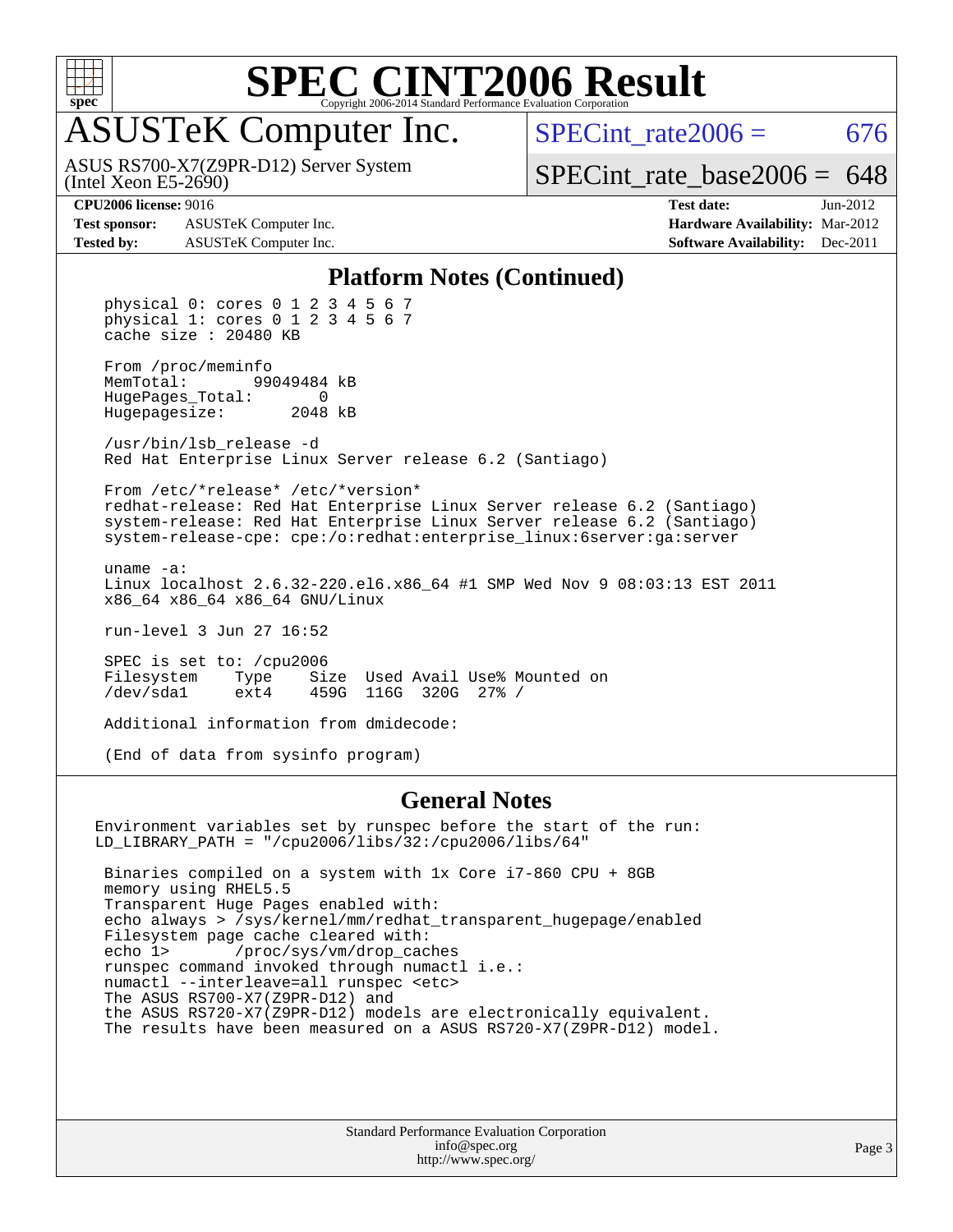

## ASUSTeK Computer Inc.

(Intel Xeon E5-2690) ASUS RS700-X7(Z9PR-D12) Server System SPECint rate $2006 = 676$ 

[SPECint\\_rate\\_base2006 =](http://www.spec.org/auto/cpu2006/Docs/result-fields.html#SPECintratebase2006) 648

**[Test sponsor:](http://www.spec.org/auto/cpu2006/Docs/result-fields.html#Testsponsor)** ASUSTeK Computer Inc. **[Hardware Availability:](http://www.spec.org/auto/cpu2006/Docs/result-fields.html#HardwareAvailability)** Mar-2012

**[CPU2006 license:](http://www.spec.org/auto/cpu2006/Docs/result-fields.html#CPU2006license)** 9016 **[Test date:](http://www.spec.org/auto/cpu2006/Docs/result-fields.html#Testdate)** Jun-2012 **[Tested by:](http://www.spec.org/auto/cpu2006/Docs/result-fields.html#Testedby)** ASUSTeK Computer Inc. **[Software Availability:](http://www.spec.org/auto/cpu2006/Docs/result-fields.html#SoftwareAvailability)** Dec-2011

### **[Base Compiler Invocation](http://www.spec.org/auto/cpu2006/Docs/result-fields.html#BaseCompilerInvocation)**

[C benchmarks](http://www.spec.org/auto/cpu2006/Docs/result-fields.html#Cbenchmarks): [icc -m32](http://www.spec.org/cpu2006/results/res2012q3/cpu2006-20120824-24328.flags.html#user_CCbase_intel_icc_5ff4a39e364c98233615fdd38438c6f2)

[C++ benchmarks:](http://www.spec.org/auto/cpu2006/Docs/result-fields.html#CXXbenchmarks) [icpc -m32](http://www.spec.org/cpu2006/results/res2012q3/cpu2006-20120824-24328.flags.html#user_CXXbase_intel_icpc_4e5a5ef1a53fd332b3c49e69c3330699)

#### **[Base Portability Flags](http://www.spec.org/auto/cpu2006/Docs/result-fields.html#BasePortabilityFlags)**

 400.perlbench: [-DSPEC\\_CPU\\_LINUX\\_IA32](http://www.spec.org/cpu2006/results/res2012q3/cpu2006-20120824-24328.flags.html#b400.perlbench_baseCPORTABILITY_DSPEC_CPU_LINUX_IA32) 462.libquantum: [-DSPEC\\_CPU\\_LINUX](http://www.spec.org/cpu2006/results/res2012q3/cpu2006-20120824-24328.flags.html#b462.libquantum_baseCPORTABILITY_DSPEC_CPU_LINUX) 483.xalancbmk: [-DSPEC\\_CPU\\_LINUX](http://www.spec.org/cpu2006/results/res2012q3/cpu2006-20120824-24328.flags.html#b483.xalancbmk_baseCXXPORTABILITY_DSPEC_CPU_LINUX)

### **[Base Optimization Flags](http://www.spec.org/auto/cpu2006/Docs/result-fields.html#BaseOptimizationFlags)**

[C benchmarks](http://www.spec.org/auto/cpu2006/Docs/result-fields.html#Cbenchmarks):

[-xAVX](http://www.spec.org/cpu2006/results/res2012q3/cpu2006-20120824-24328.flags.html#user_CCbase_f-xAVX) [-ipo](http://www.spec.org/cpu2006/results/res2012q3/cpu2006-20120824-24328.flags.html#user_CCbase_f-ipo) [-O3](http://www.spec.org/cpu2006/results/res2012q3/cpu2006-20120824-24328.flags.html#user_CCbase_f-O3) [-no-prec-div](http://www.spec.org/cpu2006/results/res2012q3/cpu2006-20120824-24328.flags.html#user_CCbase_f-no-prec-div) [-opt-prefetch](http://www.spec.org/cpu2006/results/res2012q3/cpu2006-20120824-24328.flags.html#user_CCbase_f-opt-prefetch) [-opt-mem-layout-trans=3](http://www.spec.org/cpu2006/results/res2012q3/cpu2006-20120824-24328.flags.html#user_CCbase_f-opt-mem-layout-trans_a7b82ad4bd7abf52556d4961a2ae94d5)

[C++ benchmarks:](http://www.spec.org/auto/cpu2006/Docs/result-fields.html#CXXbenchmarks)

[-xAVX](http://www.spec.org/cpu2006/results/res2012q3/cpu2006-20120824-24328.flags.html#user_CXXbase_f-xAVX) [-ipo](http://www.spec.org/cpu2006/results/res2012q3/cpu2006-20120824-24328.flags.html#user_CXXbase_f-ipo) [-O3](http://www.spec.org/cpu2006/results/res2012q3/cpu2006-20120824-24328.flags.html#user_CXXbase_f-O3) [-no-prec-div](http://www.spec.org/cpu2006/results/res2012q3/cpu2006-20120824-24328.flags.html#user_CXXbase_f-no-prec-div) [-opt-prefetch](http://www.spec.org/cpu2006/results/res2012q3/cpu2006-20120824-24328.flags.html#user_CXXbase_f-opt-prefetch) [-opt-mem-layout-trans=3](http://www.spec.org/cpu2006/results/res2012q3/cpu2006-20120824-24328.flags.html#user_CXXbase_f-opt-mem-layout-trans_a7b82ad4bd7abf52556d4961a2ae94d5) [-Wl,-z,muldefs](http://www.spec.org/cpu2006/results/res2012q3/cpu2006-20120824-24328.flags.html#user_CXXbase_link_force_multiple1_74079c344b956b9658436fd1b6dd3a8a) [-L/smartheap -lsmartheap](http://www.spec.org/cpu2006/results/res2012q3/cpu2006-20120824-24328.flags.html#user_CXXbase_SmartHeap_7c9e394a5779e1a7fec7c221e123830c)

#### **[Base Other Flags](http://www.spec.org/auto/cpu2006/Docs/result-fields.html#BaseOtherFlags)**

[C benchmarks](http://www.spec.org/auto/cpu2006/Docs/result-fields.html#Cbenchmarks):

403.gcc: [-Dalloca=\\_alloca](http://www.spec.org/cpu2006/results/res2012q3/cpu2006-20120824-24328.flags.html#b403.gcc_baseEXTRA_CFLAGS_Dalloca_be3056838c12de2578596ca5467af7f3)

### **[Peak Compiler Invocation](http://www.spec.org/auto/cpu2006/Docs/result-fields.html#PeakCompilerInvocation)**

[C benchmarks \(except as noted below\)](http://www.spec.org/auto/cpu2006/Docs/result-fields.html#Cbenchmarksexceptasnotedbelow): [icc -m32](http://www.spec.org/cpu2006/results/res2012q3/cpu2006-20120824-24328.flags.html#user_CCpeak_intel_icc_5ff4a39e364c98233615fdd38438c6f2) 400.perlbench: [icc -m64](http://www.spec.org/cpu2006/results/res2012q3/cpu2006-20120824-24328.flags.html#user_peakCCLD400_perlbench_intel_icc_64bit_bda6cc9af1fdbb0edc3795bac97ada53) 401.bzip2: [icc -m64](http://www.spec.org/cpu2006/results/res2012q3/cpu2006-20120824-24328.flags.html#user_peakCCLD401_bzip2_intel_icc_64bit_bda6cc9af1fdbb0edc3795bac97ada53)

456.hmmer: [icc -m64](http://www.spec.org/cpu2006/results/res2012q3/cpu2006-20120824-24328.flags.html#user_peakCCLD456_hmmer_intel_icc_64bit_bda6cc9af1fdbb0edc3795bac97ada53)

458.sjeng: [icc -m64](http://www.spec.org/cpu2006/results/res2012q3/cpu2006-20120824-24328.flags.html#user_peakCCLD458_sjeng_intel_icc_64bit_bda6cc9af1fdbb0edc3795bac97ada53)

```
C++ benchmarks: 
    icpc -m32
```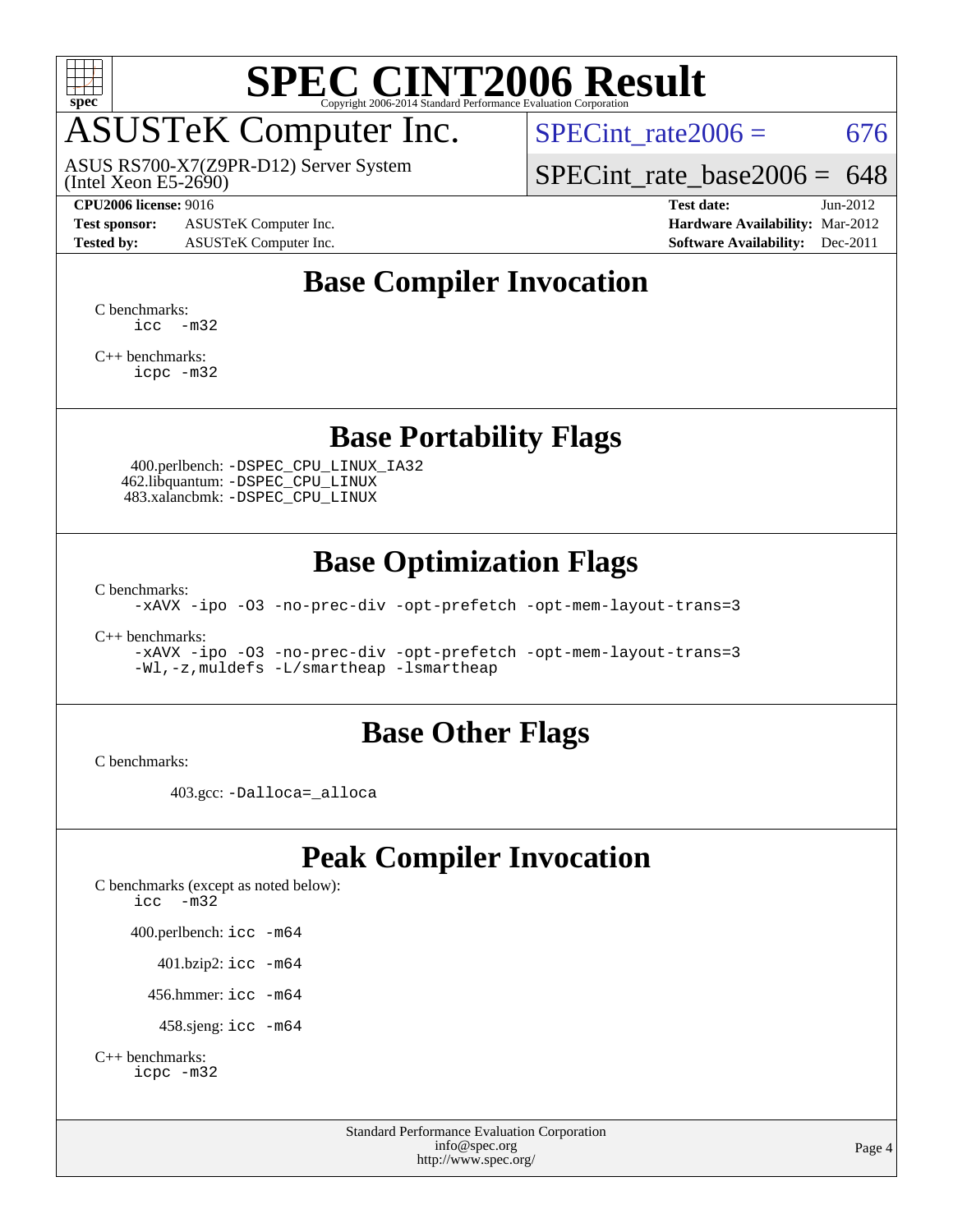

## ASUSTeK Computer Inc.

(Intel Xeon E5-2690) ASUS RS700-X7(Z9PR-D12) Server System SPECint rate $2006 = 676$ 

SPECint rate base2006 =  $648$ 

**[Test sponsor:](http://www.spec.org/auto/cpu2006/Docs/result-fields.html#Testsponsor)** ASUSTeK Computer Inc. **[Hardware Availability:](http://www.spec.org/auto/cpu2006/Docs/result-fields.html#HardwareAvailability)** Mar-2012

**[CPU2006 license:](http://www.spec.org/auto/cpu2006/Docs/result-fields.html#CPU2006license)** 9016 **[Test date:](http://www.spec.org/auto/cpu2006/Docs/result-fields.html#Testdate)** Jun-2012 **[Tested by:](http://www.spec.org/auto/cpu2006/Docs/result-fields.html#Testedby)** ASUSTeK Computer Inc. **[Software Availability:](http://www.spec.org/auto/cpu2006/Docs/result-fields.html#SoftwareAvailability)** Dec-2011

### **[Peak Portability Flags](http://www.spec.org/auto/cpu2006/Docs/result-fields.html#PeakPortabilityFlags)**

 400.perlbench: [-DSPEC\\_CPU\\_LP64](http://www.spec.org/cpu2006/results/res2012q3/cpu2006-20120824-24328.flags.html#b400.perlbench_peakCPORTABILITY_DSPEC_CPU_LP64) [-DSPEC\\_CPU\\_LINUX\\_X64](http://www.spec.org/cpu2006/results/res2012q3/cpu2006-20120824-24328.flags.html#b400.perlbench_peakCPORTABILITY_DSPEC_CPU_LINUX_X64) 401.bzip2: [-DSPEC\\_CPU\\_LP64](http://www.spec.org/cpu2006/results/res2012q3/cpu2006-20120824-24328.flags.html#suite_peakCPORTABILITY401_bzip2_DSPEC_CPU_LP64) 456.hmmer: [-DSPEC\\_CPU\\_LP64](http://www.spec.org/cpu2006/results/res2012q3/cpu2006-20120824-24328.flags.html#suite_peakCPORTABILITY456_hmmer_DSPEC_CPU_LP64) 458.sjeng: [-DSPEC\\_CPU\\_LP64](http://www.spec.org/cpu2006/results/res2012q3/cpu2006-20120824-24328.flags.html#suite_peakCPORTABILITY458_sjeng_DSPEC_CPU_LP64) 462.libquantum: [-DSPEC\\_CPU\\_LINUX](http://www.spec.org/cpu2006/results/res2012q3/cpu2006-20120824-24328.flags.html#b462.libquantum_peakCPORTABILITY_DSPEC_CPU_LINUX) 483.xalancbmk: [-DSPEC\\_CPU\\_LINUX](http://www.spec.org/cpu2006/results/res2012q3/cpu2006-20120824-24328.flags.html#b483.xalancbmk_peakCXXPORTABILITY_DSPEC_CPU_LINUX)

## **[Peak Optimization Flags](http://www.spec.org/auto/cpu2006/Docs/result-fields.html#PeakOptimizationFlags)**

[C benchmarks](http://www.spec.org/auto/cpu2006/Docs/result-fields.html#Cbenchmarks):

```
 400.perlbench: -xAVX(pass 2) -prof-gen(pass 1) -ipo(pass 2) -O3(pass 2)
                -no-prec-div(pass 2) -prof-use(pass 2) -auto-ilp32
        401.bzip2: -xAVX(pass 2) -prof-gen(pass 1) -ipo(pass 2) -O3(pass 2)
                -no-prec-div(pass 2) -prof-use(pass 2) -opt-prefetch
                -auto-ilp32 -ansi-alias
          403.gcc: -xAVX -ipo -O3 -no-prec-div
         429.mcf: basepeak = yes
       445.gobmk: -xAVX(pass 2) -prof-gen(pass 1) -prof-use(pass 2)
                -ansi-alias -opt-mem-layout-trans=3
       456.hmmer: -xAVX -ipo -O3 -no-prec-div -unroll2 -auto-ilp32
         458.sjeng: -xAVX(pass 2) -prof-gen(pass 1) -ipo(pass 2) -O3(pass 2)
                -no-prec-div(pass 2) -prof-use(pass 2) -unroll4
                -auto-ilp32
   462.libquantum: basepeak = yes
       464.h264ref: -xAVX(pass 2) -prof-gen(pass 1) -ipo(pass 2) -O3(pass 2)
                -no-prec-div(pass 2) -prof-use(pass 2) -unroll2
                -ansi-alias
C++ benchmarks: 
      471.omnetpp: -xAVX(pass 2) -prof-gen(pass 1) -ipo(pass 2) -O3(pass 2)
                -no-prec-div(pass 2) -prof-use(pass 2) -ansi-alias
                -opt-ra-region-strategy=block -Wl,-z,muldefs
                -L/smartheap -lsmartheap
         473.astar: basepeak = yes
   483.xalanchmk: basepeak = yes
```